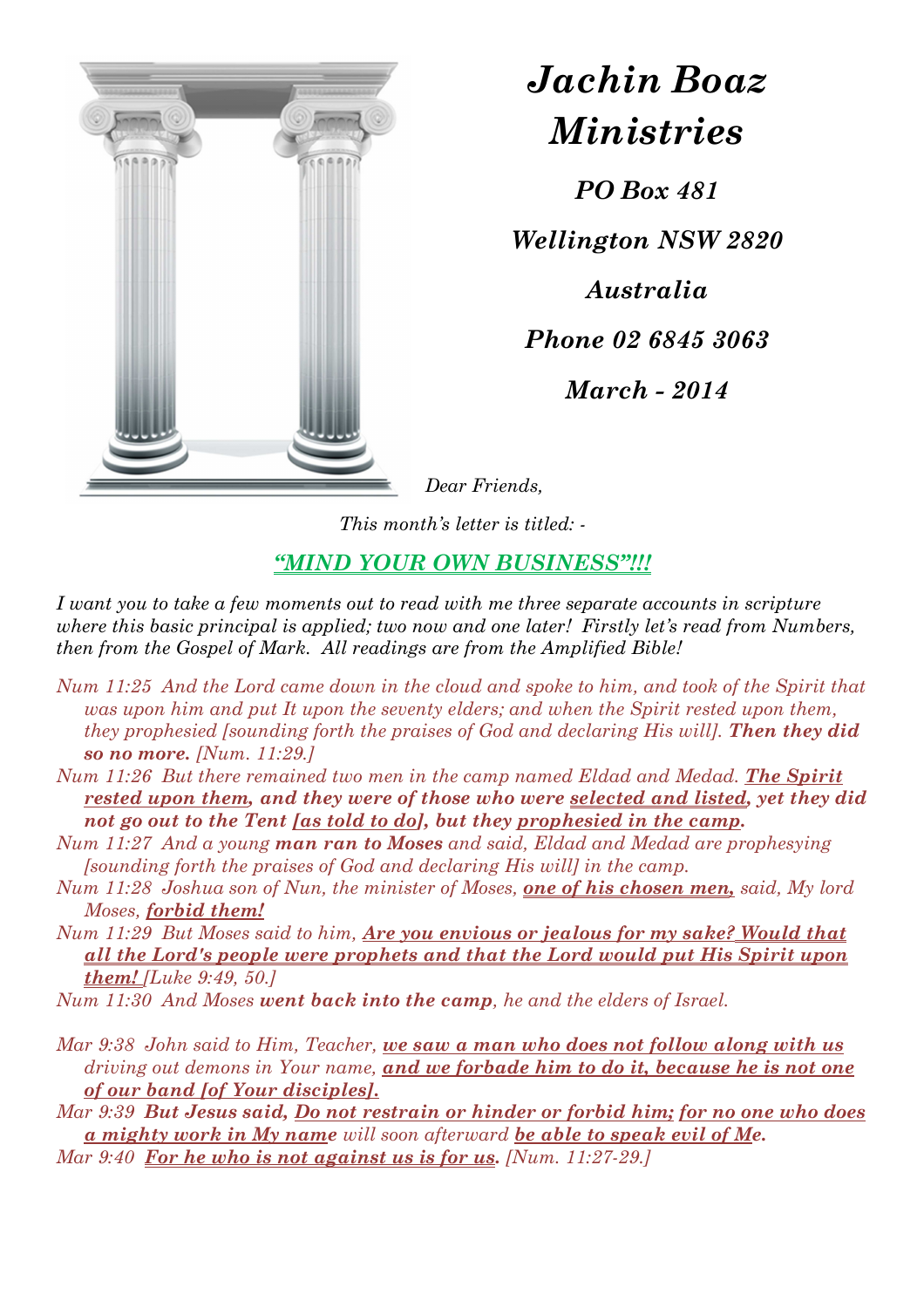*I have taken a long time in my own life, to sort out the wheat from the tares…so to speak! What is important; what is life threatening; or, life changing; and what is not.* 

*I heard a great quote, from a blessed man of God who once said: - If it is <i>illegal*, you have a *right to know. If it is immoral, you have a right to know. Anything else is irrelevant! Amen! That set me free! Just like Jesus' TRUTH! It set's you FREE! Amen!* 

*Joh 8:31 So Jesus said to those Jews who had believed in Him, If you abide in My word [hold fast to My teachings and live in accordance with them], you are truly My disciples.* 

*Joh 8:32 And you will know the Truth, and the Truth will set you free.*

*Now, try for a moment to imagine Moses with the Jewish people in the camp, (as the Numbers story tells). He is surrounded by: - the magnificent glory of the Lord in the cloud, taking the same spirit from Moses, and sharing it among the seventy helpers, who all did and said supernatural things, for a time. "Then they did so no more..." it says, in verse 25! But there remained two men…obviously anointed…and of the same seventy (verse 26), (the selected and listed variety)…but who did not go out to the tent (as told to do). They chose to stay in the camp and PROPHECY!* 

## *Oh Lord, have mercy! We have some heretics amongst us!*

*So Joshua, in his wisdom; after all, he was "one of Moses' chosen men; namely Moses' minister"…ran out to complain to Moses and have them shut down, shut up, and thrown out. Forbid them…my lord! Moses quickly turned round and said: - "What! Are you envious and jealous for my sake? I wish that all the Lord's people were prophets and that He would put His Spirit on all of them". (My paraphrase). Then… maybe we would get a few more people saved and off on the road to heaven. I can almost hear Moses having that conversation. Bless his heart!* 

*Even the choicest of men; the handpicked bunch; the anointed lot; couldn't get on with loving and sharing the Good News! They had to pick and bicker amongst themselves. Nit-picking and finger pointing!!! Does that story resonate in your spirit at all? Do you see yourself anywhere in that story? Does it remind you of somewhere you have been fellowshipping? Some church you have belonged to or visited with? I'll bet there were times Moses felt like saying; "Oh Lord, let me smack 'em real good. I'll repent again later"!* 

*Now: - let's look at the Mark version of a similar story. The apostle John….Jesus' favourite disciple, said to Him; "Lord we found a man who is not doing and saying what we think he should do and say; as we do – your true band of disciples; so we forbade him to preach;" (verse 38). In other words: - we shut him down; shut him up, and threw him out!* 

## *Oh Lord, have mercy! We have encountered more heretic preachers!*

*And I just love the Lord's reply. He more or less says: - "Just leave the boy alone! No one who does mighty works in My name…can continue on and not learn to speak and believe well of Me. If he is not AGAINST us he is FOR us!" Amen! (Again, my paraphrase). And in…* 

*Joh 21:21 When Peter saw him, he said to Jesus, Lord, what about this man? Joh 21:22 Jesus said to him, If I want him to stay (survive, live) until I come, what is that to you? [What concern is it of yours?] You follow Me!* 

*In other words: - MIND YOUR OWN BUSINESS!!...you just follow me, and do what I say…in all three accounts!*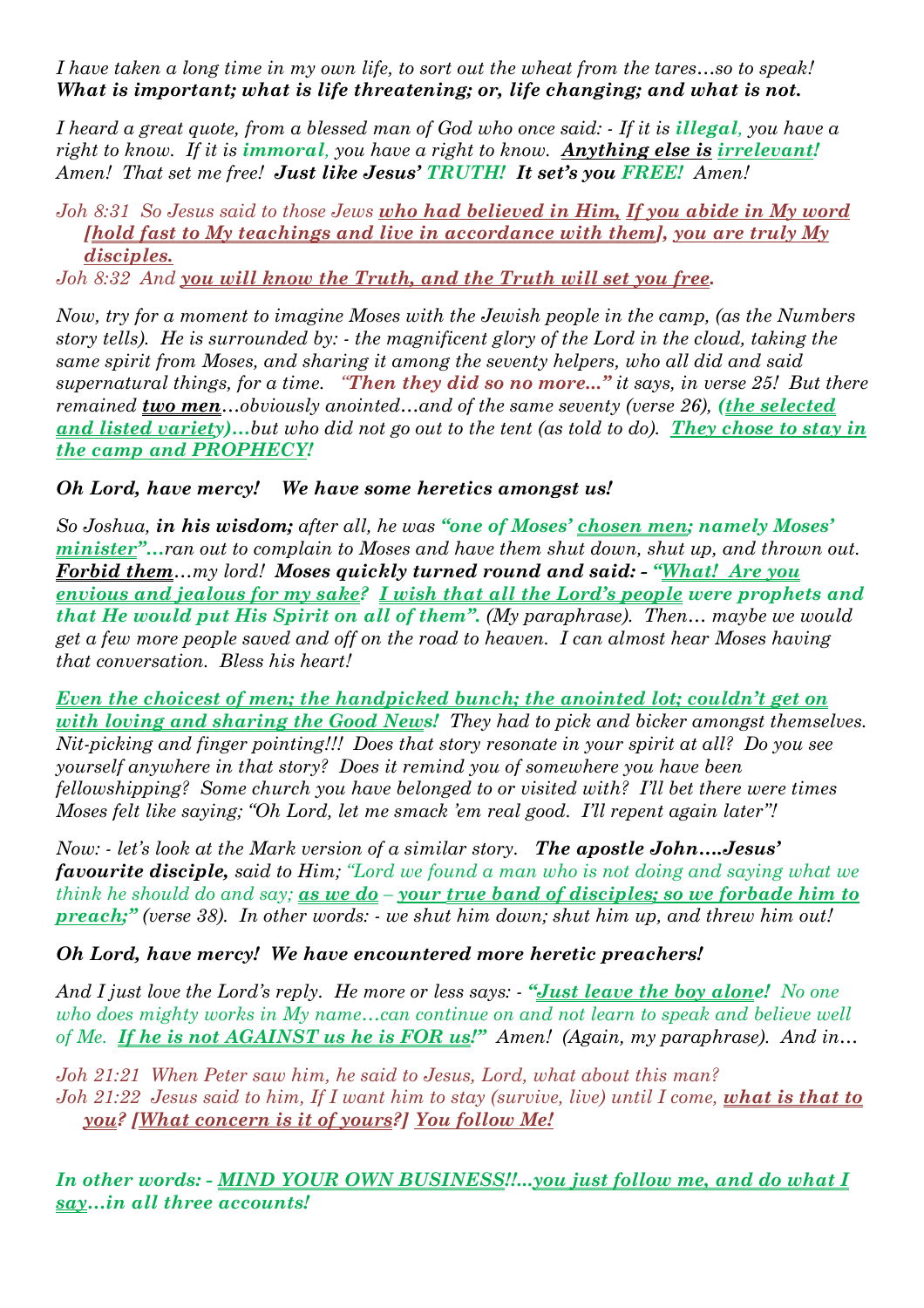We need to remember that Jesus has already told us - **His Word will not go out and come** *back void; and remember…On one occasion, He did use a "donkey" to get His message across! So who the messenger is, is not necessarily your business. What he says, and what God wants for you to do about that…well now, that is a very different matter, altogether! The very subject of this letter!*

*I see, and feel, and hear, a lot of the same things being said and done, amongst our Christian brethren. We are now approximately 2000 years removed from that last scene in Mark's gospel, and we really haven't learned much at all; have we? Look at Paul's writings here to Timothy…* 

*2Tim 2:23 But refuse (shut your mind against, have nothing to do with) trifling (illinformed, unedifying, stupid) controversies over ignorant questionings, for you know that they foster strife and breed quarrels.* 

*2Tim 2:24 And the servant of the Lord must not be quarrelsome (fighting and contending). Instead, he must be kindly to everyone and mild-tempered [preserving the bond of peace]; he must be a skilled and suitable teacher, patient and forbearing and willing to suffer wrong.* 

*Brother Matthew Henry gives us a great example of the apostle Paul cautioning Timothy against contention: - …and, to prevent this (2Tim 2:23), cautions him against foolish and unlearned questions that tend to no benefit; strifes of words. Those who advanced them, and doted upon them, thought themselves wise and learned; but Paul calls them foolish and unlearned. The mischief of these is that they gender strifes; that they breed debates and quarrels among Christians and ministers. It is very remarkable how often, and with what seriousness, the apostle cautions Timothy against disputes in religion, which surely was not without some such design as this; to show that religion consists more in - believing and practising what God requires; than in subtle disputes.* 

*Oh, how I pray we learn this same lesson, as Paul was teaching Timothy here! Soon, and very soon…we are going to meet the King! Remember that beautiful song? And we are running out of time!!! Jesus is coming…VERY SOON! So we need to learn to put some verbs in our sentences and DO what we KNOW! Titus also records some sound advice for us!* 

*Tit 3:9 But avoid stupid and foolish controversies and genealogies and dissensions and wrangling about the Law, for they are unprofitable and futile.* 

*Tit 3:10 [As for] a man who is factious [a heretical sectarian and cause of divisions], after admonishing him a first and second time, reject [him from your fellowship and have nothing more to do with him],* 

*Tit 3:11 Well aware that such a person has utterly changed (is perverted and corrupted); he goes on sinning [though he] is convicted of guilt and self-condemned.*

*Unfortunately, there still will be, heresies and heretics in the church, from time to time; the very reason the apostle next directs Titus; what to do in such a case, and how to deal with such, (Tit 3:10). Matthew Henry's commentary made this statement: - He who forsakes the truth as it is in Christ Jesus, who broaches false doctrines and propagates them to the corrupting of the faith in weighty and momentous points, and breaks the peace of the church about them, after due means used to reclaim him, must be rejected. How great an evil real heresy is. "Be humble, love the truth and practise it, and damning heresy will be escaped."* 

*The word "heresy" comes from the Greek hairesis which means "choosing," or "faction." (Verse 10). Heresy is any provocative belief or theory that is strongly at variance with established beliefs or customs. A heretic is a proponent of such claims or beliefs. Hearsay (noun) - gossip (usually a mixture of truth and untruth) passed around by word of*